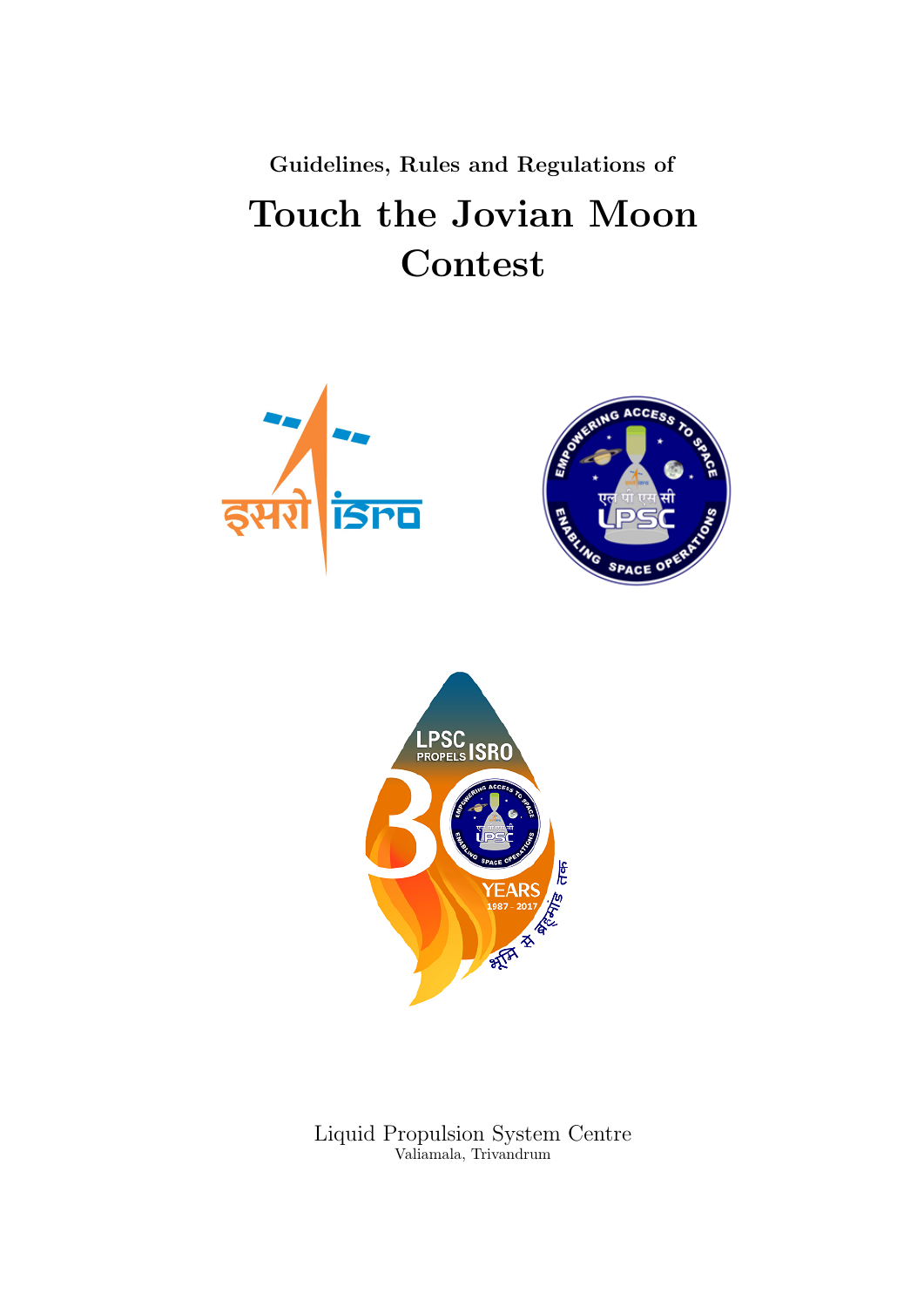# Contents

|                                           | 1 Introduction                 | 2        |  |  |
|-------------------------------------------|--------------------------------|----------|--|--|
| 2 Eligibility Criteria and Team Structure |                                |          |  |  |
|                                           | 3 Structure of the Contest     | $\bf{2}$ |  |  |
|                                           | 4 How to Apply for the Contest | 3        |  |  |
|                                           | 5 Contact Details              |          |  |  |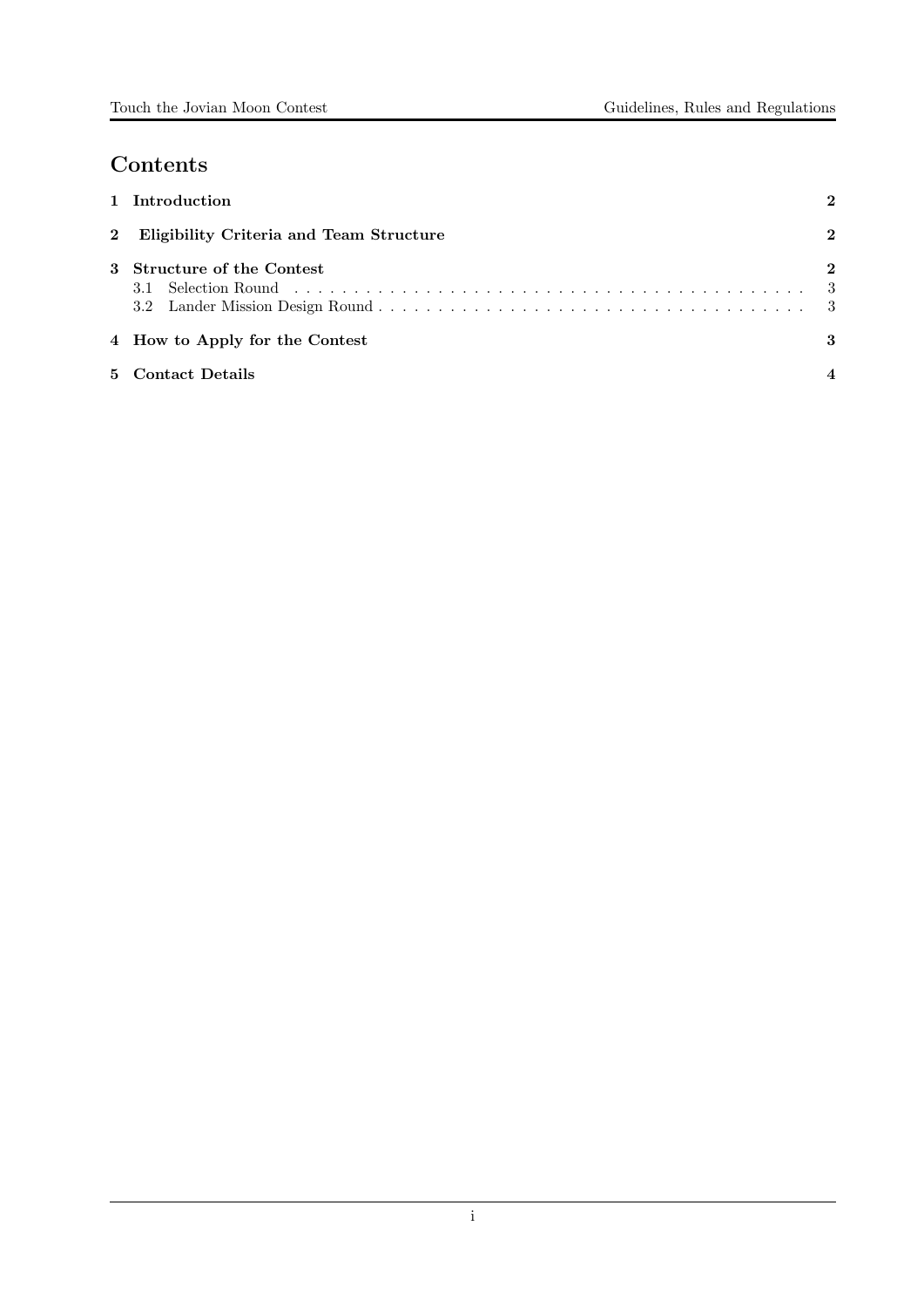## Liquid Propulsion System Centre

Liquid Propulsion Systems Centre (LPSC) / ISRO is the lead Centre for development and realization of earth-to-orbit advanced propulsion stages for Launch Vehicles and also the in space propulsion systems for Spacecrafts. The LPSC activities and facilities are spread across its two campuses viz., LPSC Headquarters and Design Offices at Valiamala, Thiruvananthapuram and Spacecraft Propulsion Systems Unit at LPSC, Bangalore, Karnataka.

LPSC is vested with the responsibility of design, development and system engineering of high performance Space Propulsion Systems employing Earth Storable and Cryogenic Propellants for ISRO's Launch Vehicles and Satellites.Development of fluid control valves, transducers, propellant management devices and other key components of Liquid Propulsion systems are also under the purview of LPSC.

LPSC started in a humble way with low thrust reaction control thrusters and SITVC systems for SLV-3, ASLV and graduated to the development of second and fourth stages with VIKAS engine and PS4 Engines for PSLV and GSLV. Thereafter, to achieve higher payloads to GTO, the highly technology intensive development of Cryogenic Engine and Upper Stage (CUS) was accomplished for GSLV. This was followed by the development of 4.0 m class large L110 liquid booster stage with clustered VIKAS Engines and indigenous development of C25 Cryogenic Stage for GSLV MKIII and the success was achieved in the first attempt itself. In the area of Spacecraft propulsion systems, from monopropellant systems for IRS spacecrafts and bipropellant systems for INSAT class spacecrafts. LPSC has reached great heights by developing flawless propulsion systems for Chandrayaan-1 and Mars Orbiter (MOM) missions. Currently, the development of state of the art Electric Propulsion System (EPS) is initiated and the first propulsion module has been successfully flown in GSAT 9. In addition to these developments, propulsion systems for technology demonstration like RLV TD, Air breathing Propulsion, SRE, CARE module etc were also developed.

LPSC Valiamala is the Centre Headquarters, responsible for R  $\&$  D, System Design/Engineering and Project Management functions. The Fluid Control Components Entity and the Materials & Mechanical Engineering Entity are located here apart from the Earth Storable & Cryogenic Propulsion Entities, handling the core tasks of the Centre.

LPSC Bangalore focuses on satellite propulsion. Design & Realization of Propulsion Systems, integration of spacecraft propulsion systems for Remote Sensing and Communication satellites, Developmen and production of transducers / sensors are other major activities at LPSC, Bangalore. Fabrication of launch vehicle stage tanks and structure at ASD/HAL is also coordinated and managed by LHWC at Bangalore.

## Pearl Jubilee Celebrations of LPSC

Liquid Propulsion Systems Centre had its inception on 1st June 1987 and is presently completing thirty glorious years as the lead ISRO Centre for development and realization of liquid propulsion systems for launch vehicles and spacecrafts. In the glory of the past 30 years, the LPSC Pearl Jubilee celebrations which span for one year shall focus on initiation of new technological developments, infrastructure buildup, preserviation of environment and beauty of the campuses, organizing various events for employees, family members, our partners in Industries, students and general public with the support of one and all.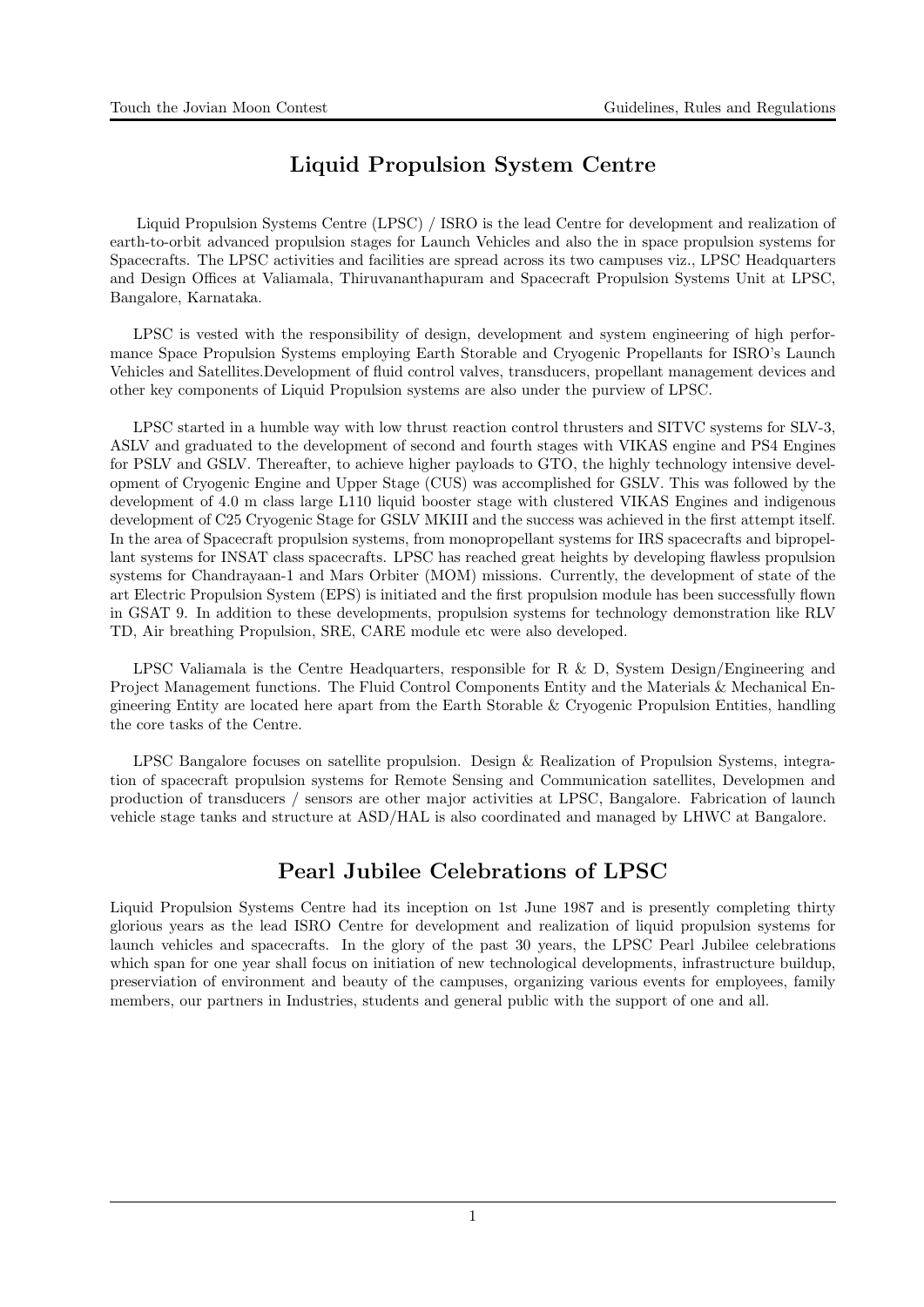# Touch the Jovian Moon Contest

### 1 Introduction

Touch the Jovian Moon is a contest for students of Engineering Colleges and Technical Institutions of India, being organized by LPSC/ISRO as part of its Pearl Jubilee Celebrations. Through this contest LPSC aims to challenge the young and ignited minds to work on par with the Indian space scientists by designing a lander mission to any one of the Jovian Moons which are currently of interest to space scientists all over the world.

The contest is planned to impart into the students the rigor of designing a space mission. More than a mere contest, the students may find this a rare opportunity to learn the various stages through which a real space mission would pass through before getting realized and launched. The students will be interacting with an expert panel and learn about the current practices being followed being followed by ISRO in realizing an actual lander mission like the Chandrayan-2 mission being developed currently.

The contest will be conducted in two stages. After the initial selection round, 10 teams eligible to continue with the contest will be selected. These 10 teams will interact with an expert team at LPSC/ISRO in designing a lander mission to the target Jovian moon selected by the respective team. At the end of the contest the teams shall be invited to LPSC/ISRO for an oral presentation in front of the judging panel.

The participants of the selected 10 teams will have the rare opportunity to visit LPSC, Valaiamala and see for real how various subsystems of a rocket get designed and developed. Exciting prizes and opportunity to visit various other centers of ISRO await the winners.

# 2 Eligibility Criteria and Team Structure

- 1. Undergraduate Students of Engineering and Fundamental Science branches are eligible for participation
- 2. Each college/institute can have only a single core team participating in the event.
- 3. The core team should consist of 6 core student members and 1 faculty member
- 4. The core team will be responsible for preparation of reports, presentations etc and presentation of the same via video mode or through personal interaction with LPSC as and when required.
- 5. The core team members is restricted to 6 student members can be supported by any number of students/faculty of the originating institute in carrying out the project.
- 6. Each team shall submit along with the preliminary report, an authorization letter in the institution letter head from the Head of the Institute certifying the participants from the institute.
- 7. LPSC reserves all rights to modify the rules and regulation of the contest as and when warrented. LPSC also resevres all rights to discontinue, without prior notice, any team found violating the norms set by LPSC,from continuing in the contest.

### 3 Structure of the Contest

The contest will be conducted in two stages as detailed below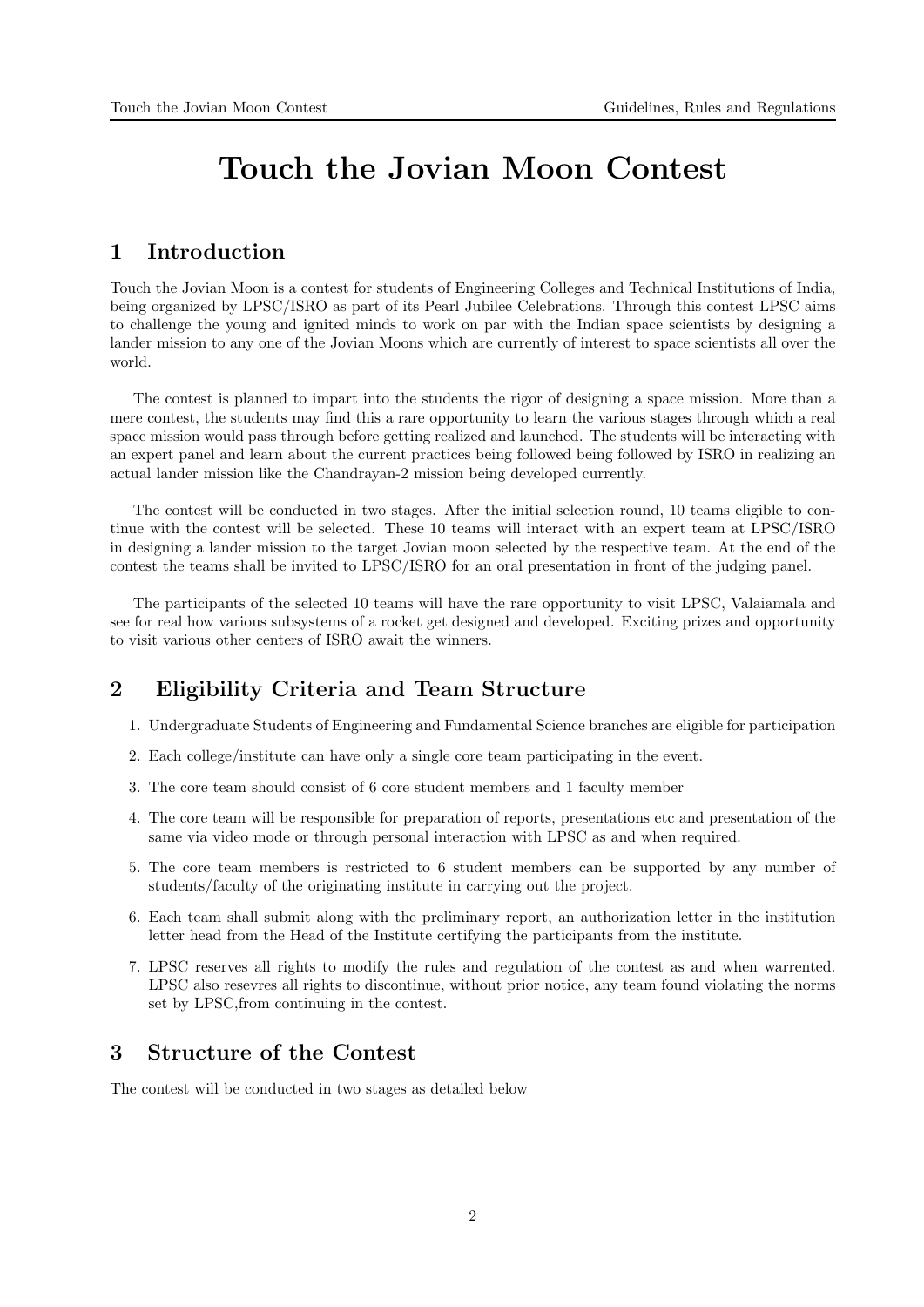#### 3.1 Selection Round

The team proposing to take part in the contest is required to identify one target moon among the Jovian Moons in our solar system for their lander mission to land. The team should prepare a brief report (Not more than 1500 words) detailing the reason for selection of the target moon, the various possible scientific studies that is proposed to be done by the proposed lander mission and the impact of the proposed study on the scientific world and humanity at large. The advantages and disadvantages of selecting the particular target may also be highlighted.

The report along with copy of authorization letter from the Head of the institution may be emailed to contest<sub>-lovian@lpsc.gov.in, on or before 5th of December 2017. The authorization</sub> letter should contain the name, contact details and Institution ID number of the core team members as prescribed in the format attached as annexure -1.

Upon receipt of the above, the proposal will be reviewed by the expert panel constituted at LPSC. 10 teams coming up with the best proposal report will be identified and will be invited to participate in the design round.

#### 3.2 Lander Mission Design Round

In this round the selected teams will be designing and developing the lander mission to the target moon selected by the respective team. Periodic reviews will be conducted at regular intervals.

The teams shall submit a design report and a 3D CAD model of the spacecraft being designed and shall also give an oral presentation in May 2018 at LPSC, Valiamala, Trivandrum. The winners shall be identified by the expert panel through continuous evaluation of the project at regular intervals, review of submitted report and 3D CAD model and final oral presentation.

Detailed time line of activities in this round will be intimated to the selected teams along with the selection intimation.

### 4 How to Apply for the Contest

- 1. Institutions willing to participate in the contest may nominate a core team of 6 members and 1 faculty memeber duley approved by the Head of the Institution.
- 2. The core team, in consultation with other interested student/faculty of the institution shall select one of the Jovian Moon as target body for designing a lander mission.
- 3. The core team shall prepare a mission proposal report (not exceeding 1500 words) highlighting in detail the following aspects
	- Reason for Selection of target moon
	- Scientific studies proposed to be done as part of the proposed mission
	- Impact of the proposed study on the Scientific world and humanity at large thereby justifying the need of such a study
	- Advantages and Disadvantages of selecting the proposed target over the other most probable targets
- 4. The core team will register their participation in the contest by emailing the above mentioned mission proposal report to contest jovian@lpsc.gov.in on or before 12:00hrs of 05/12/2017. The authorization letter, in the institution letter head, from the Head of the institution, identifying the team members as per the format given in Annexure-1 shall also be attached with the email. No registration will be entertained without the authorization letter.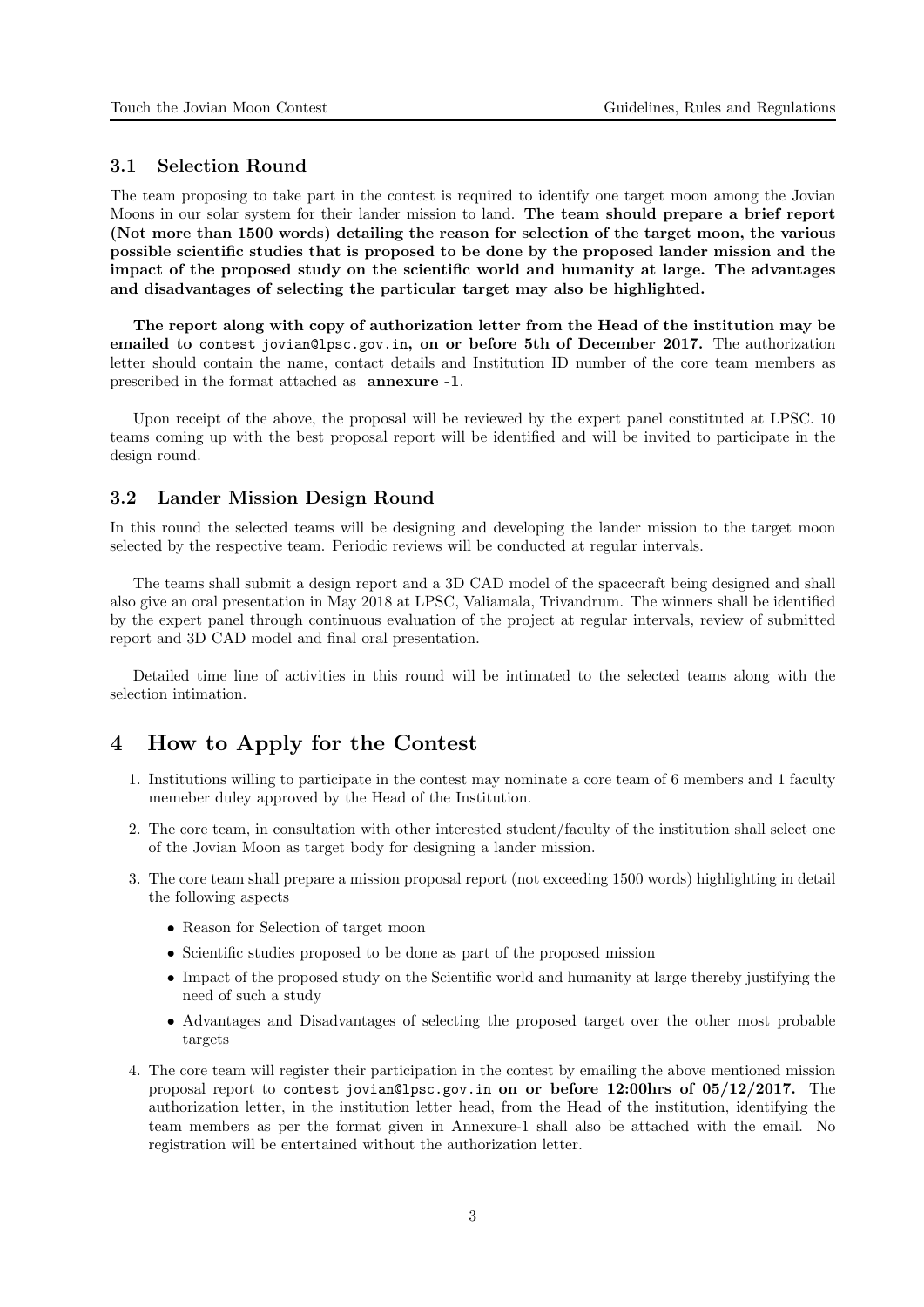### 5 Contact Details

More details of the contest is available in the Pearl Jubilee Celebration page at www.lpsc.gov.in. For any query regarding the contest email may be sent to contest jovian@lpsc.gov.in.